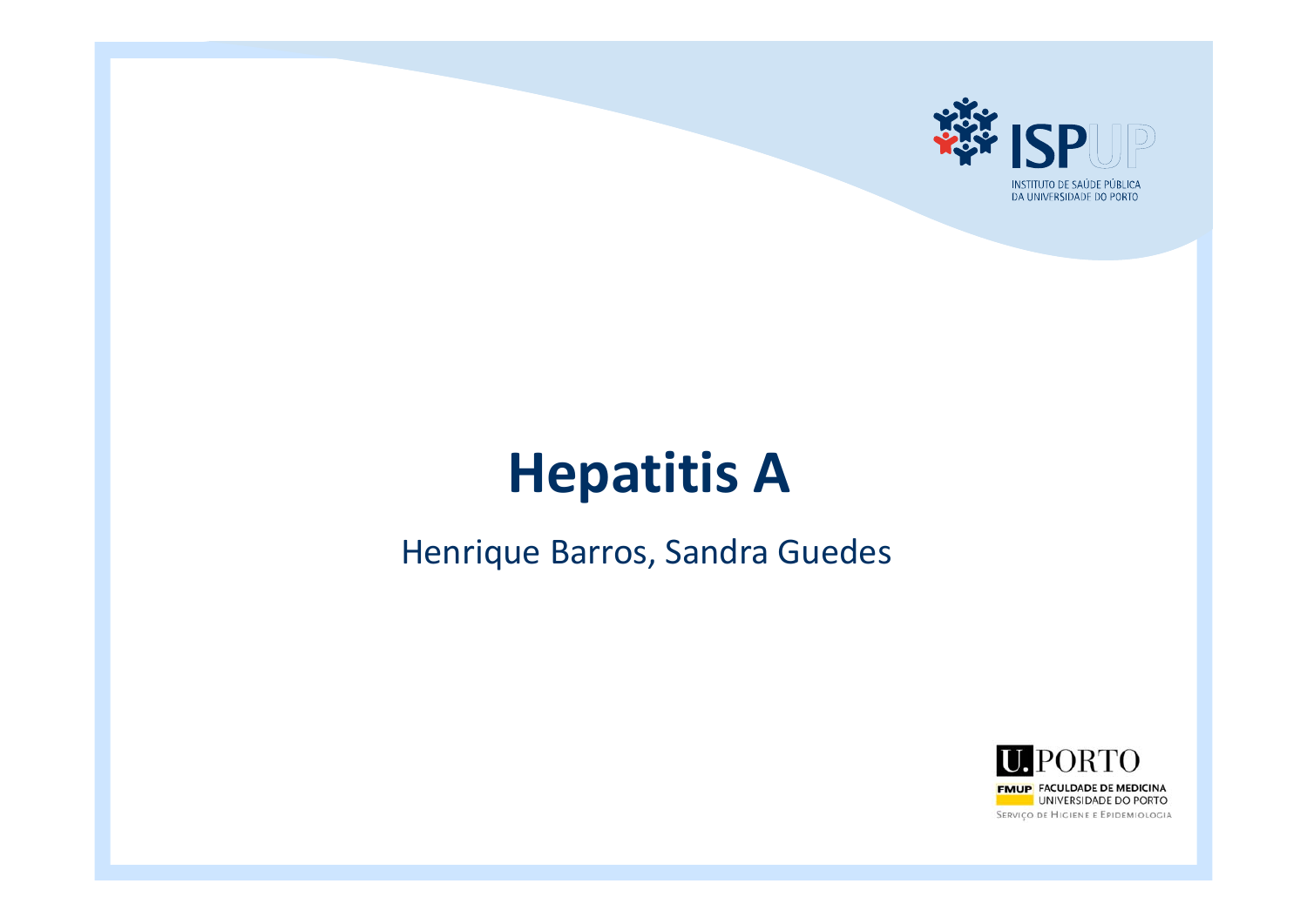

The virus is almost always spread through the fecal‐oral route either by direct contact with infected persons or indirectly through ingestion of fecally contaminated food or water, especially raw or undercooked shellfish.

The virus can survive in <sup>a</sup> dried state for at least <sup>a</sup> week in ambient conditions and can survive in water for as long as 10 months.

Person‐to‐person transmission, including sexual contact, is another mode of transmission.

HAV infections are usually effectively controlled by the host with elimination of the virus;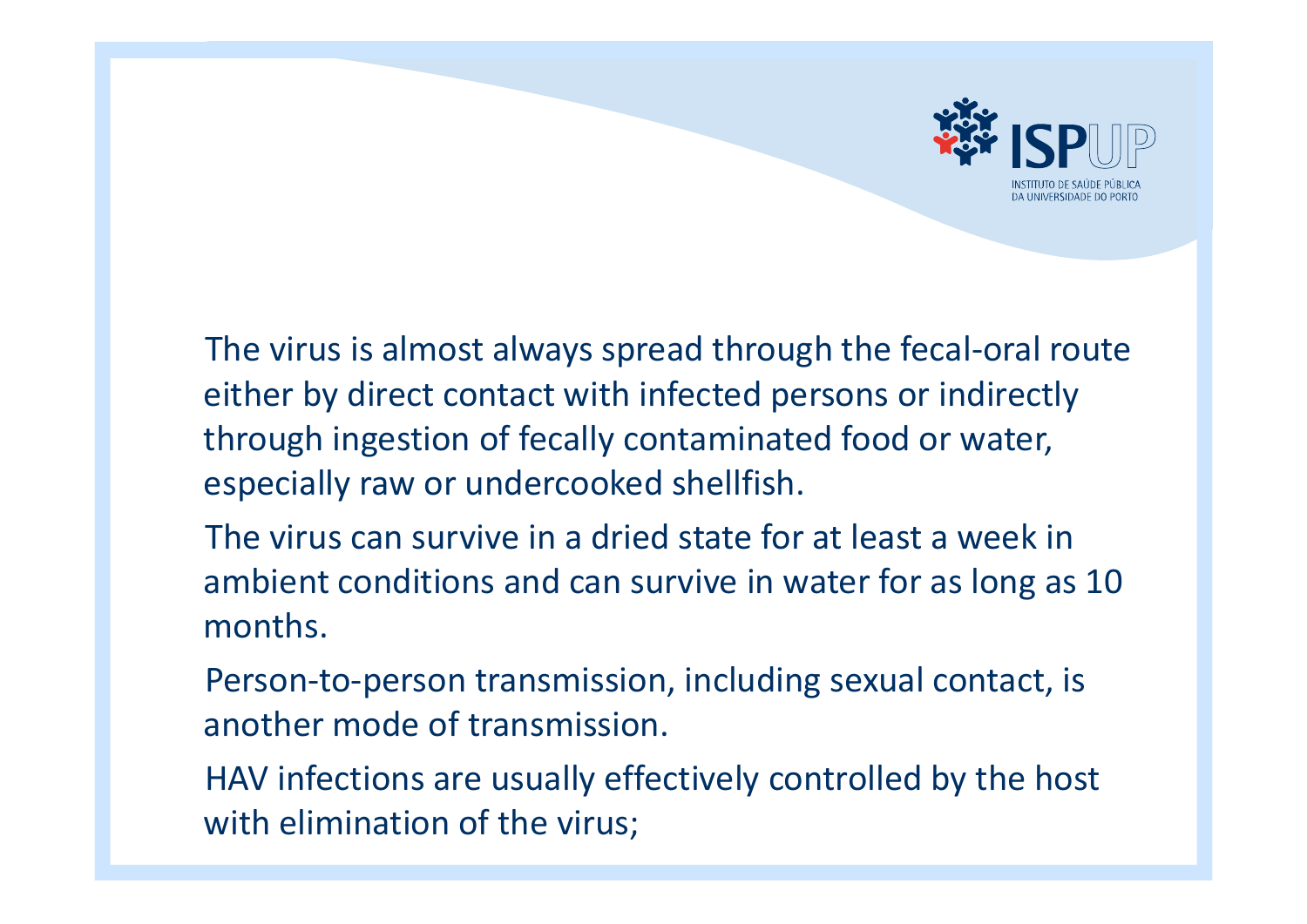

## High‐income regions (Western Europe, Australia, New Zealand, Canada, the United States, Japan, the Republic of Korea, and Singapore) have very low HAV endemicity levels and <sup>a</sup> high proportion of susceptible adults, low‐income regions (sub‐Saharan Africa and parts of South Asia) have high endemicity levels and almost no susceptible adolescents and adults, and most middle‐income regions have <sup>a</sup> mix of intermediate and low endemicity levels.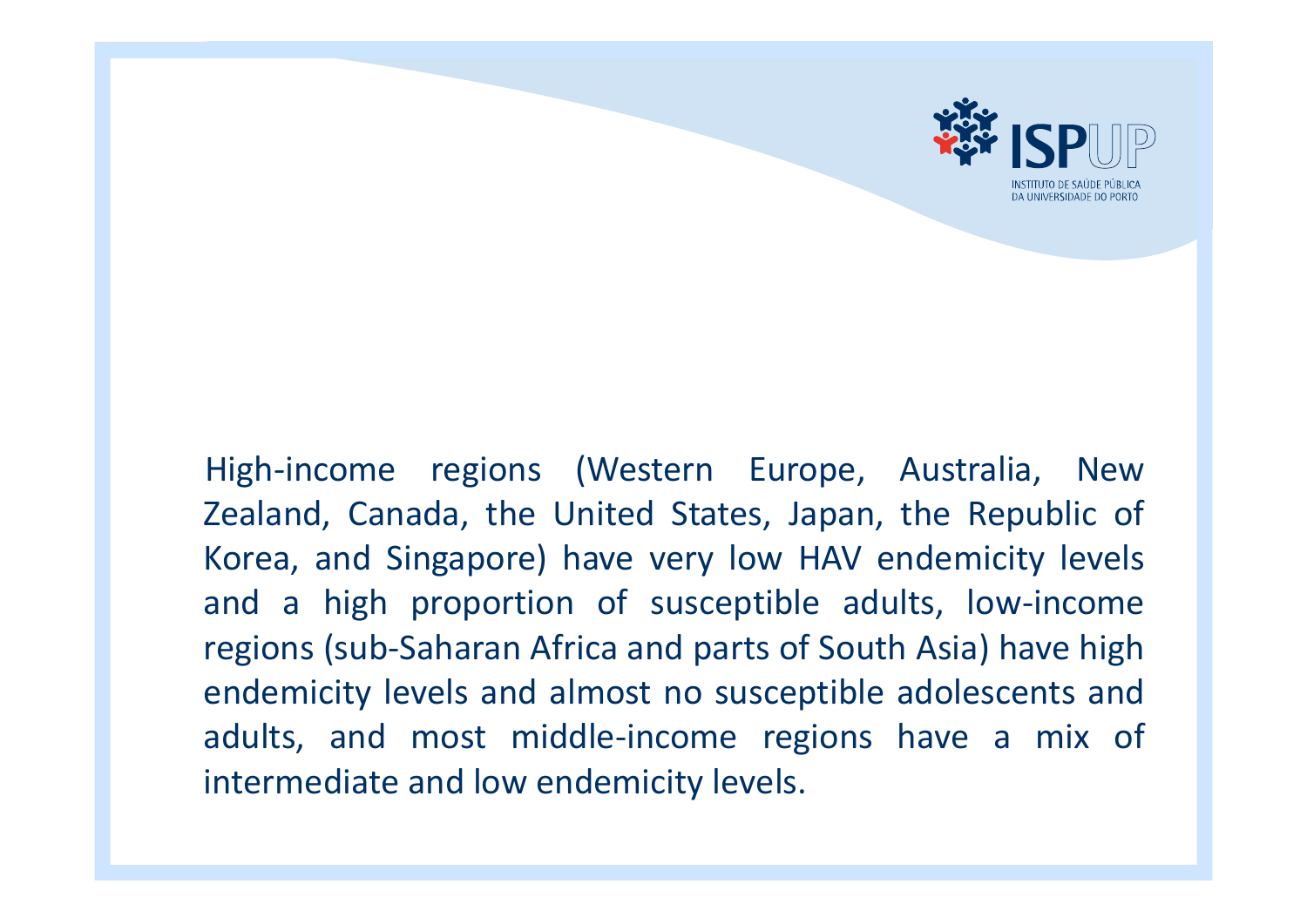

#### **Summary of results of HEV and HAV found in urban sewage samples ª**

| <b>Site</b>                | <b>Period of sampling</b> | <b>HEV-Positive samples/total</b><br>analyzed | <b>HAV-Positive samples/total</b><br>analyzed |
|----------------------------|---------------------------|-----------------------------------------------|-----------------------------------------------|
| <b>Barcelona, Spain</b>    | October-November 1994     | 0/2                                           | 1/2                                           |
|                            | May-June 1995             | 0/2                                           | 1/2                                           |
|                            | February-April 1996       | 1/2                                           | 1/2                                           |
|                            | September-October 1997    | 0/3                                           | 2/3                                           |
|                            | January 1998              | 0/1                                           | 1/1                                           |
|                            | March-April 1999          | 1/2                                           | 2/2                                           |
|                            | June-December 2000        | 2/15                                          | 13/15                                         |
|                            | January 2001-January 2002 | 16/19                                         | <b>NT</b>                                     |
| <b>Total (Barcelona)</b>   |                           | 20/46 (43.5%)b                                | 21/27 (77.8%)b                                |
| <b>Nancy, France</b>       | <b>March 1998</b>         | 1/4                                           | 3/4                                           |
| Umeå, Sweden               | September-October 1997    | 0/4                                           | 1/4                                           |
| Patras, Greece             | June-July 1999            | 0/5                                           | 1/4                                           |
| <b>Washington, DC, USA</b> | December 1999             | 1/5                                           | 5/5                                           |

<sup>°</sup> HEV, Hepatitis E virus; HAV, Hepatitis A virus; NT, not tested. <sup>b%</sup> of positive samples.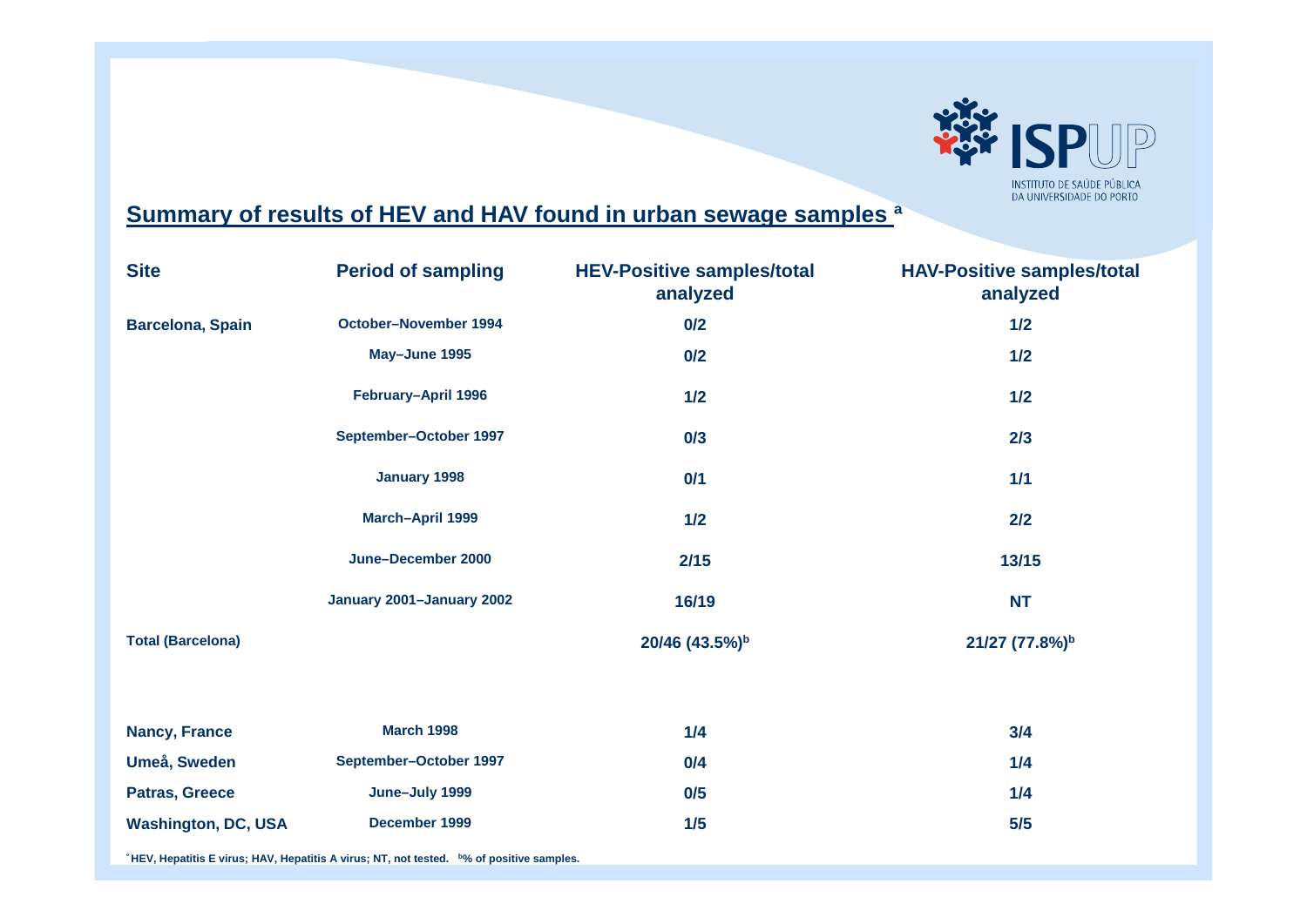

## **Intervening to reduce inequalities in infections in Europe.** [Semenza JC](http://www.ncbi.nlm.nih.gov/pubmed?term="Semenza JC"[Author])[, Giesecke J](http://www.ncbi.nlm.nih.gov/pubmed?term="Giesecke J"[Author]).

Am J Public Health. 2008 May;98(5):787-92. Epub 2008 Apr 1.

Indicators of poverty (crowding index and level of maternal education) were independent predictors of hepatitis A infection among students aged 6 to 19 years attending Portugal public and private schools.<sup>45</sup>

**A survey on hepatitis A in Portuguese children and adolescents** H. Barros, F. Oliveira, H. Miranda **Journal of Viral Hepatitis** [Volume](http://onlinelibrary.wiley.com/doi/10.1111/jvh.1999.6.issue-3/issuetoc) 6, Issue 3, pages 249–253, May 1999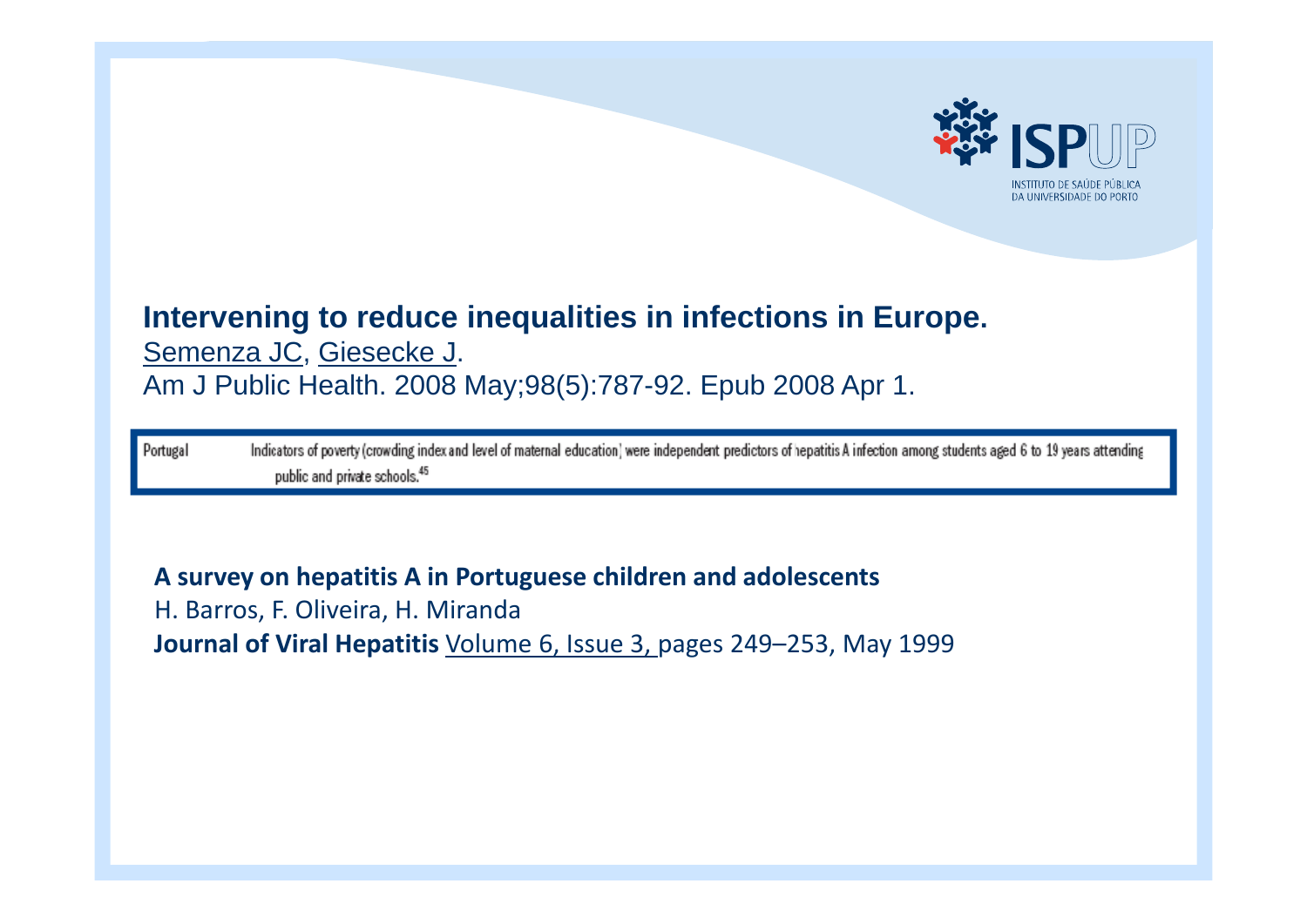

## Anti‐HAV Prevalence (6‐19 yrs)

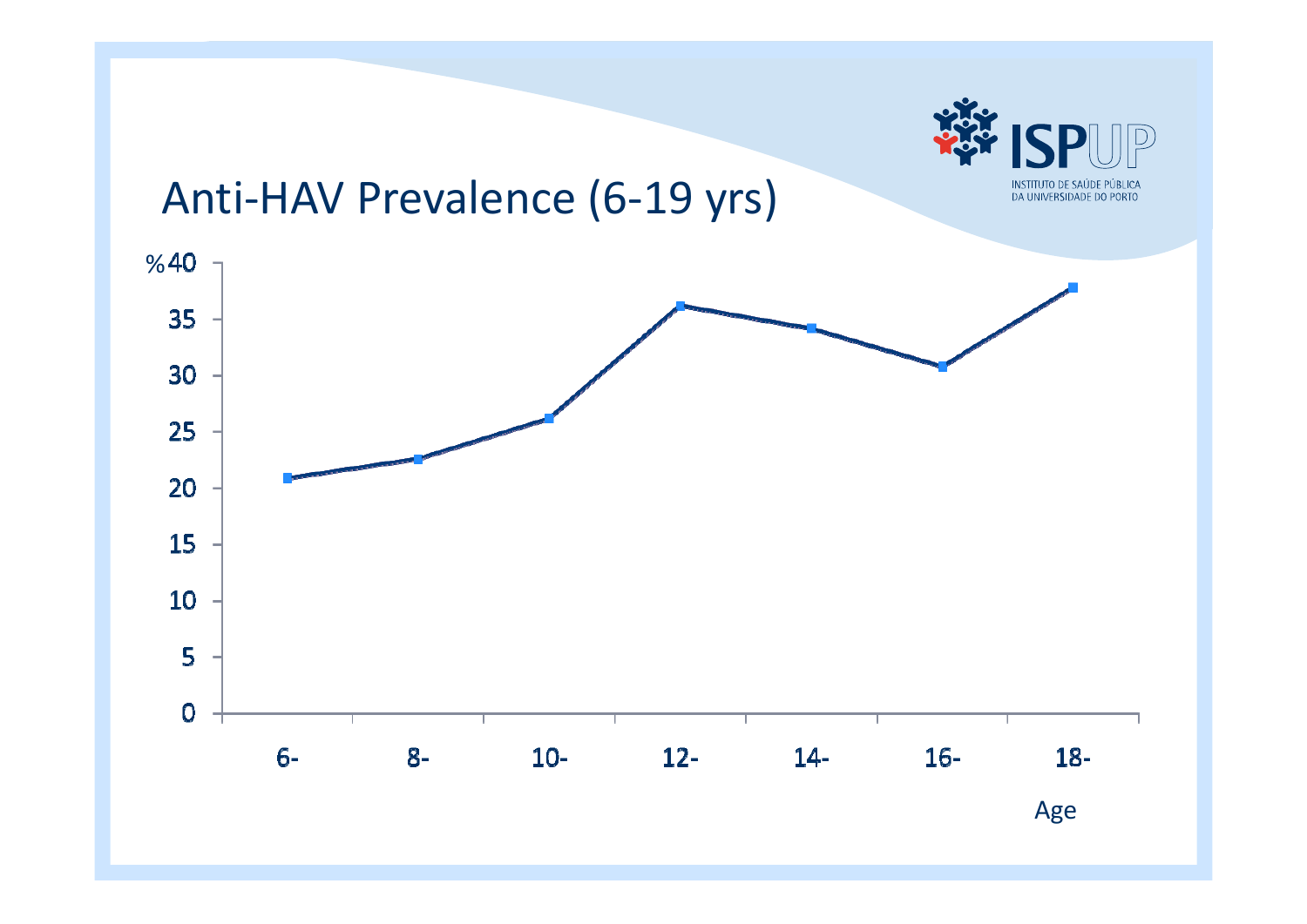

## Crowding Index (Inhabitants/room)

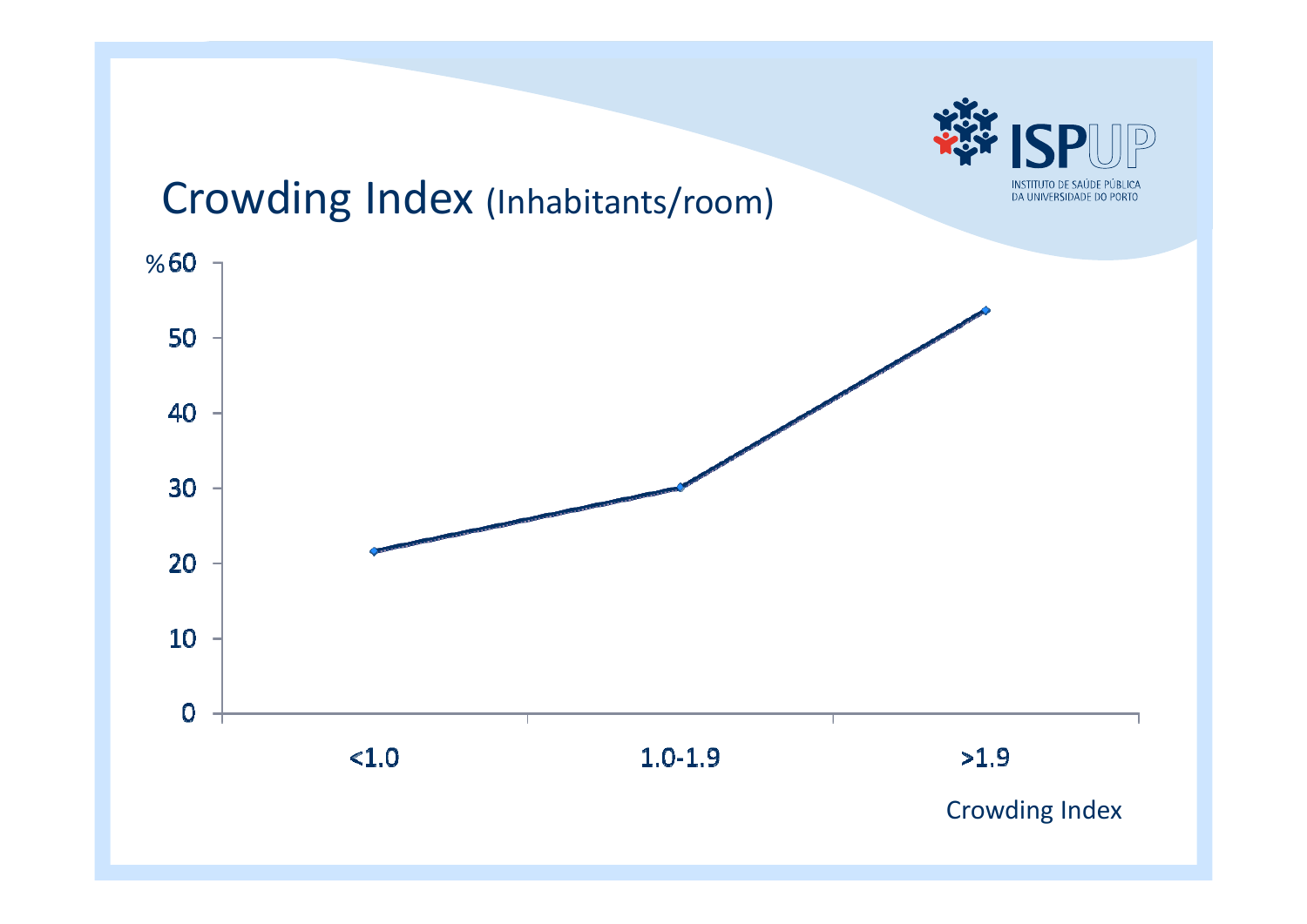

## Porto, Portugal Anti‐HAV Prevalence (6‐19 yrs)

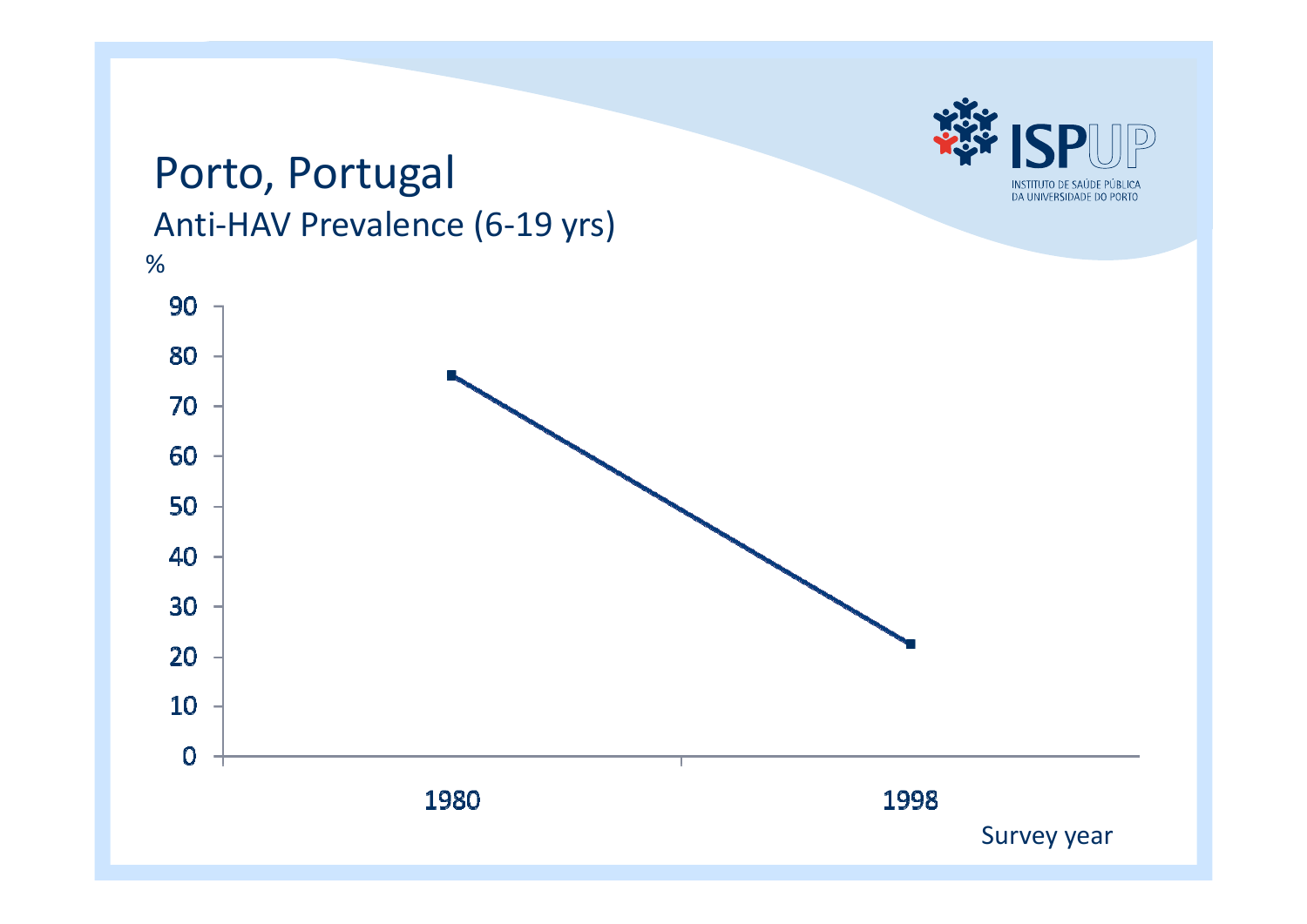

In Catalonia (Spain), incidence rates in the whole population were 5.51 per 100,000 person ‐years in the 1992 ‐1998 period and 2.98 in the 1999 ‐2005 period, after the introduction of Hepatitis A vaccination programme. The rate reduction in the 10 ‐19 years age group was 72.43% and was more than 45% in the 5 ‐9 years and 20 ‐29 years age groups. The impact was observed in vaccinated (pre ‐adolescents) and also in non ‐ vaccinated age groups due to <sup>a</sup> herd immunity effect.

*Dominguez A et al.* Vaccine 2008;26:1737‐<sup>41</sup>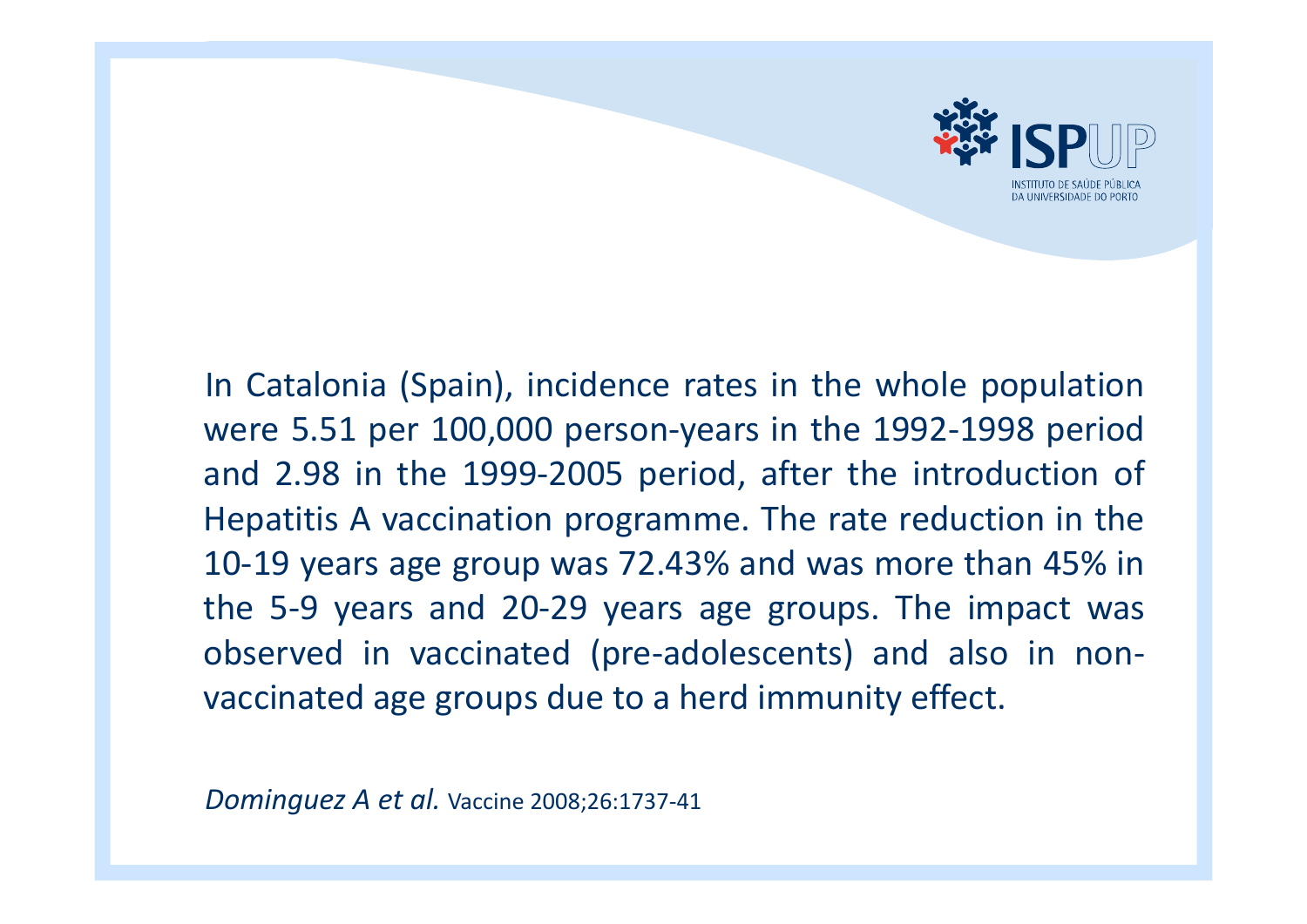

### Particularly in with high total anti ‐HAV prevalence, <sup>a</sup> high proportion of HCV ‐positive patients are expected to present anti-HAV positivity, making anti-HAV testing a cost-effective strategy and testing should be carried out before vaccination.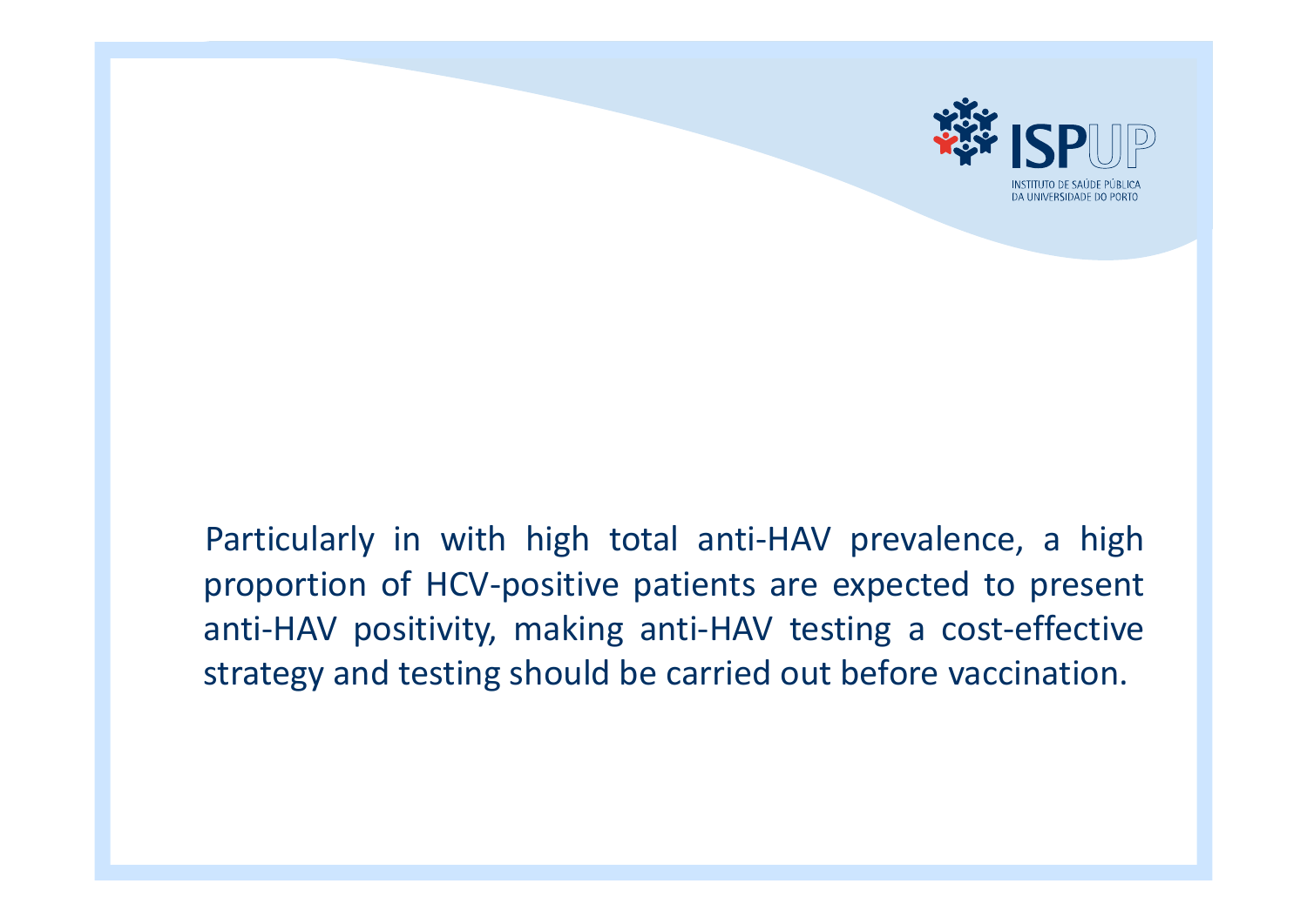

## Hepatitis A & HIV

Increase severity and longer duration of disease

Possibility to interrupt HIV drugs (liver processesion of the drugs high risk of liver‐related side effects)

Vaccination recommended for HIV patients (especially with <sup>a</sup> low CD4 count). However, the vaccine can increase HIV viral load (temporary only) and more than one dose might be needed

(h[ttp://www.hivandhepatitis.com/2010\\_conference/icaac/docs/1026\\_a.html](http://www.hivandhepatitis.com/2010_conference/icaac/docs/1026_a.html))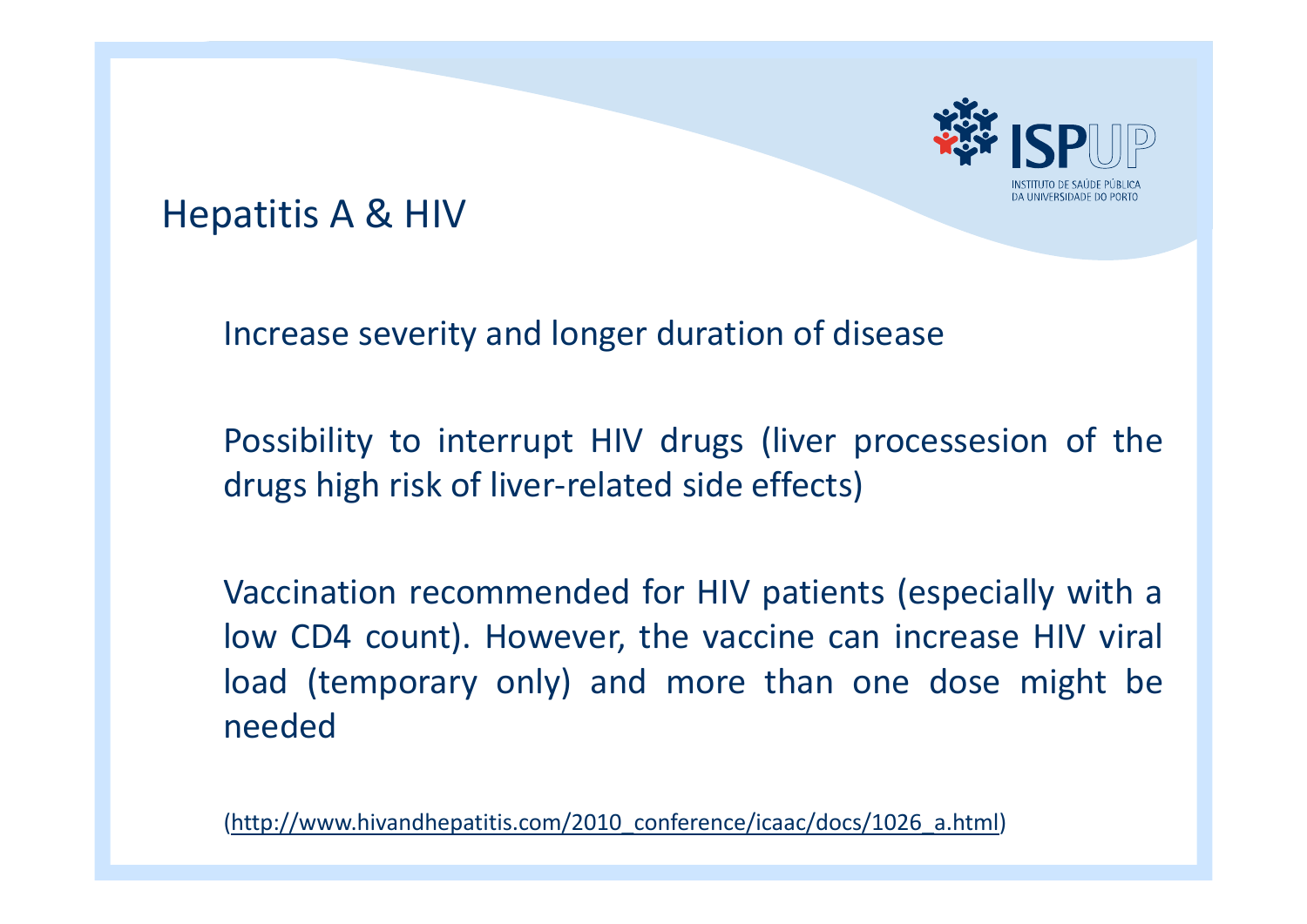

As vaccine preventable diseases (VPD) threaten international travelers, in Canada, the records of 37,542 ill returned travelers entered into the GeoSentinel Surveillance Network database were analyzed and 580 (1.5%) presented VPDs, 148 corresponding to acute viral hepatitis. Business travel was associated with influenza (p<0.001), and longer travel with hepatitis A virus (p=0.02).

*Boggild AK, et al*. Vaccine 2010;28:7389‐95.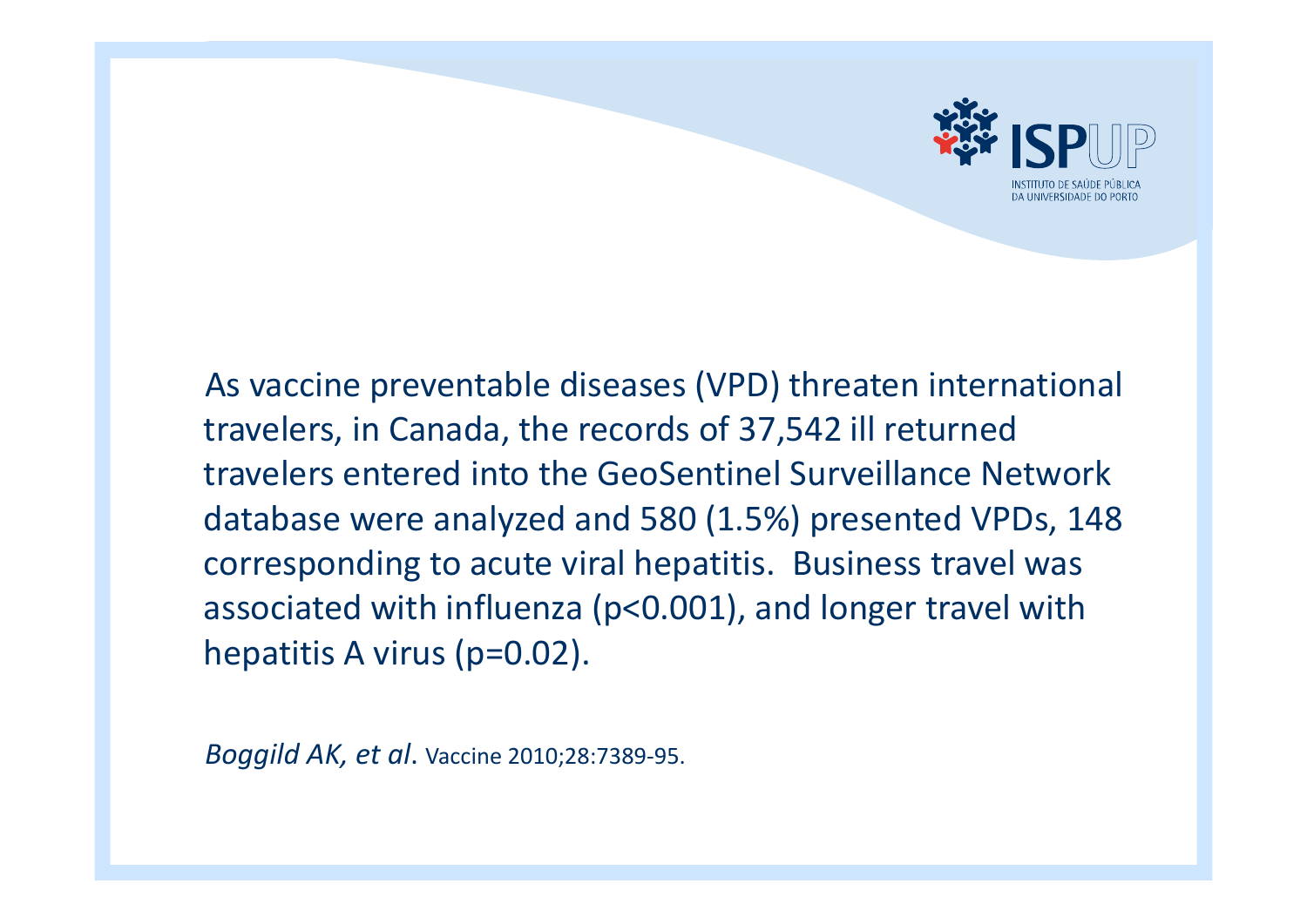

Hepatitis A is one of the most common vaccine ‐preventable diseases in travelers to developing world countries, and has the highest mortality and morbidity rates of any vaccine ‐ preventable infection in travelers.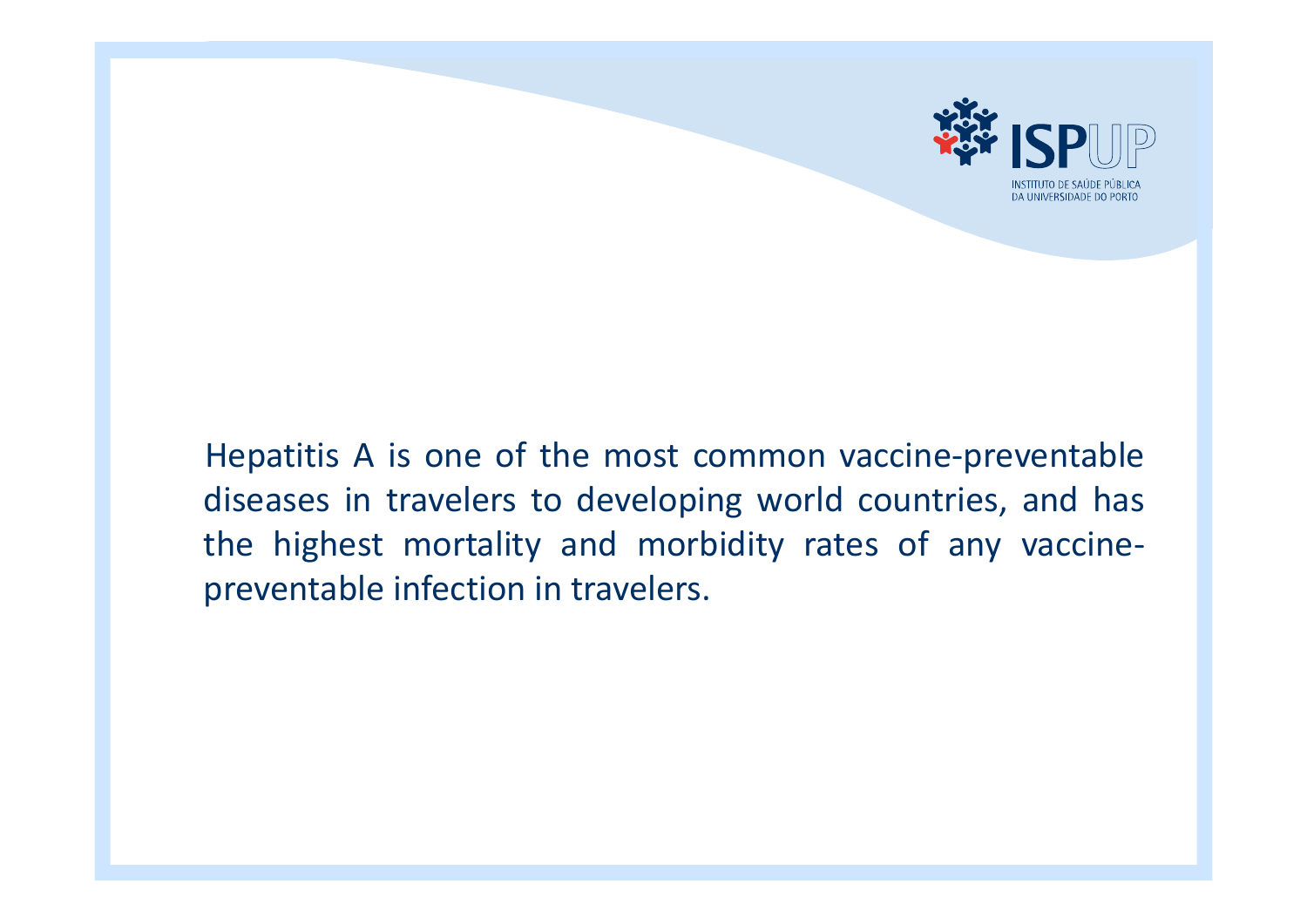

#### International travel is the predominant risk factor for HAV transmission in low endemicity communities and countries.

Health care providers should encourage vaccination of at‐risk travelers